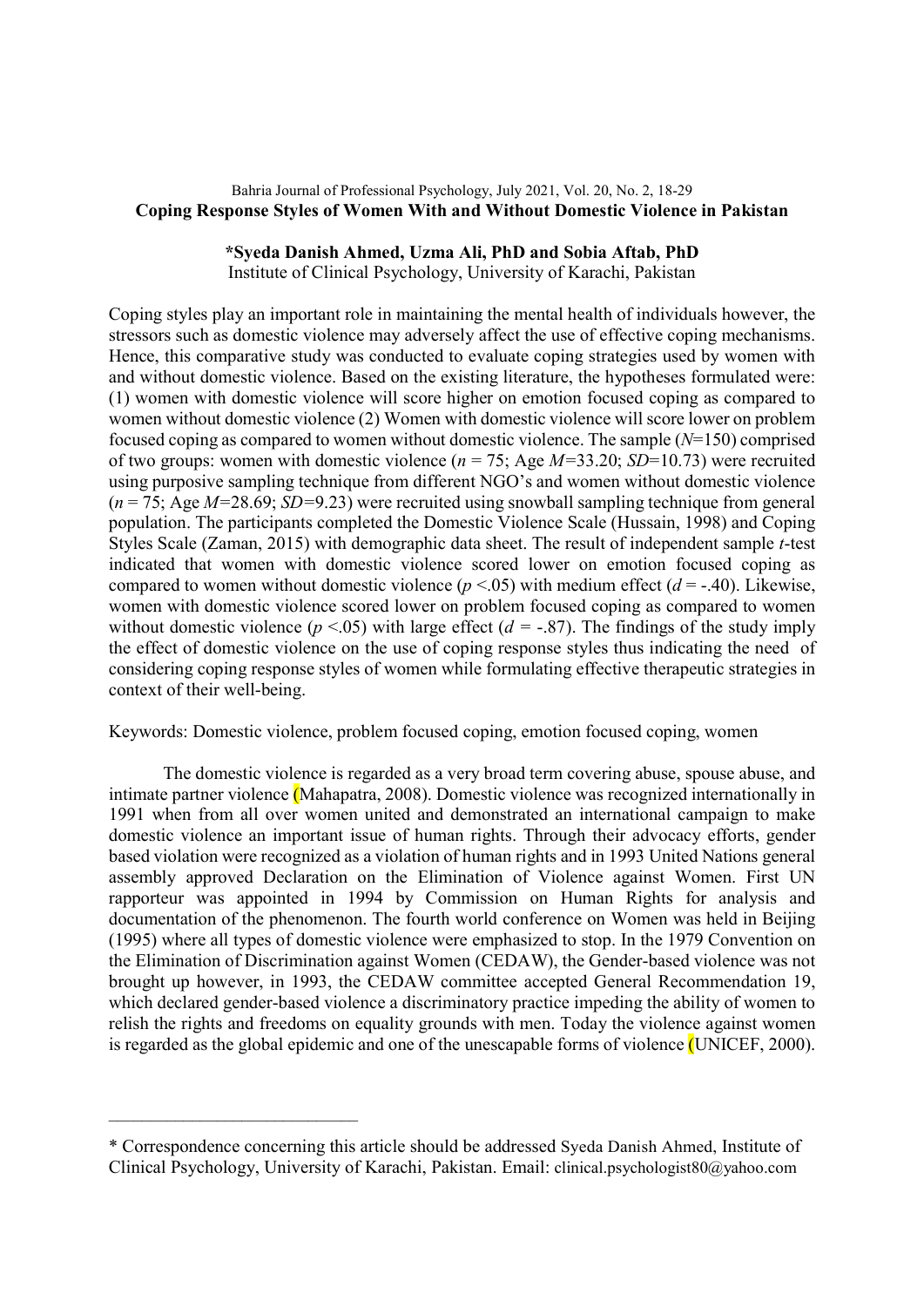In Pakistan, it has been estimated that 70-80% women are subjected to domestic violence on daily basis (Nosheen, 2011) whereas yearly 80% Pakistani women face domestic violence in the form of honor killings, acid burnings and marital rape (Faery, 2004). Asif et al. (2010) examined the reported incidence of domestic violence in daily newspapers during the month of June and July 2010. The newspaper reported 64 cases of rape, 99 cases of honor killing, 162 cases of domestic violence, 26 cases of sexual harassment, and 28 cases of suicide. In another estimation of prevalence of domestic violence, it was revealed that 21-30 years (33%) is the maximum and 71-80 is the minimum age for occurrence of domestic violence. In addition, it is seen to be more common in house wives (25%); women with lower socioeconomic status (56%) followed by middle class (36%); illiterate people (67%); couples living in joint families (67%) and rural areas (67%). Among the most common causes of domestic violence were the presence of a person with substance abuse in family (83%) and mental or physical illness (83%; Bhatti et al. 2013). Past research conducted in 1970, shows strong relationship between stereotypical upbringing and battering where the traditional stereotypical role expectations were the underlying reasons in 80% cases of women abuse (Walker, 1979). The study by Azhar et al. (2012) demonstrated that in Pakistan 56% women experienced physical violence whereas 71% women faced psychological violence. Furthermore, they also found that economically dependent women do not raise their voice against violence and suffer throughout their life. In the same line, the study conducted by Ali and Gavino (2007) on 400 married women between ages of 15-45 years reported the prevalence of verbal abuse as 97% and physical abuse as 80% while the financial crisis was found to be the most important participating factor behind domestic violence.

There is no commonly accepted definition of domestic violence and it is described in several ways. According to Kaur and Garg (2008), domestic violence happens when something raucous happens between two partners where an adult treats their adult partner in order to control his or her behaviors. It is also referred to as the abuse of an individual by a partner with whom the individual is in romantic or intimate relationship (Huecker et al., 2021). Despite the fact that there is lack of agreed upon definition, domestic violence is seen to adversely affect the sense of security and subjective well-being (Poutiainen & Holma, 2013). It damages psychological and physical health, impair quality of life, lower productivity, and leads to psychological issues including depression and substance use (Anderson, 2002; Coker et al., 2000; Huecker et al., 2021). It has also been noted that it affects the types of coping strategies an individual uses to cope up with the prevalent stressors in life (Allne et al., 2014) therefore, culminates in making individuals vulnerable for a host of psychological and physical health problems. Hence, contemplating the debilitating consequences of domestic violence, the present study was an endeavor to examine the coping styles in women who have experienced domestic violence.

Karen Horney in 1940 developed a theory on coping. According to this theory, fear causes anxiety, and that anxiety could be reduced through defense strategies. Karen Horney, (1940) proposed four coping strategies namely (1) "Moving with" in which people invest their time in initiating and maintaining good relationships and sacrifice in relationship with good mental health. (2) "Coping toward" where people walk towards threat to remove/scape from hurt. (3) "Moving away" when individual go away from hurt. (4) "Moving against" when an individual fights the source of hurt.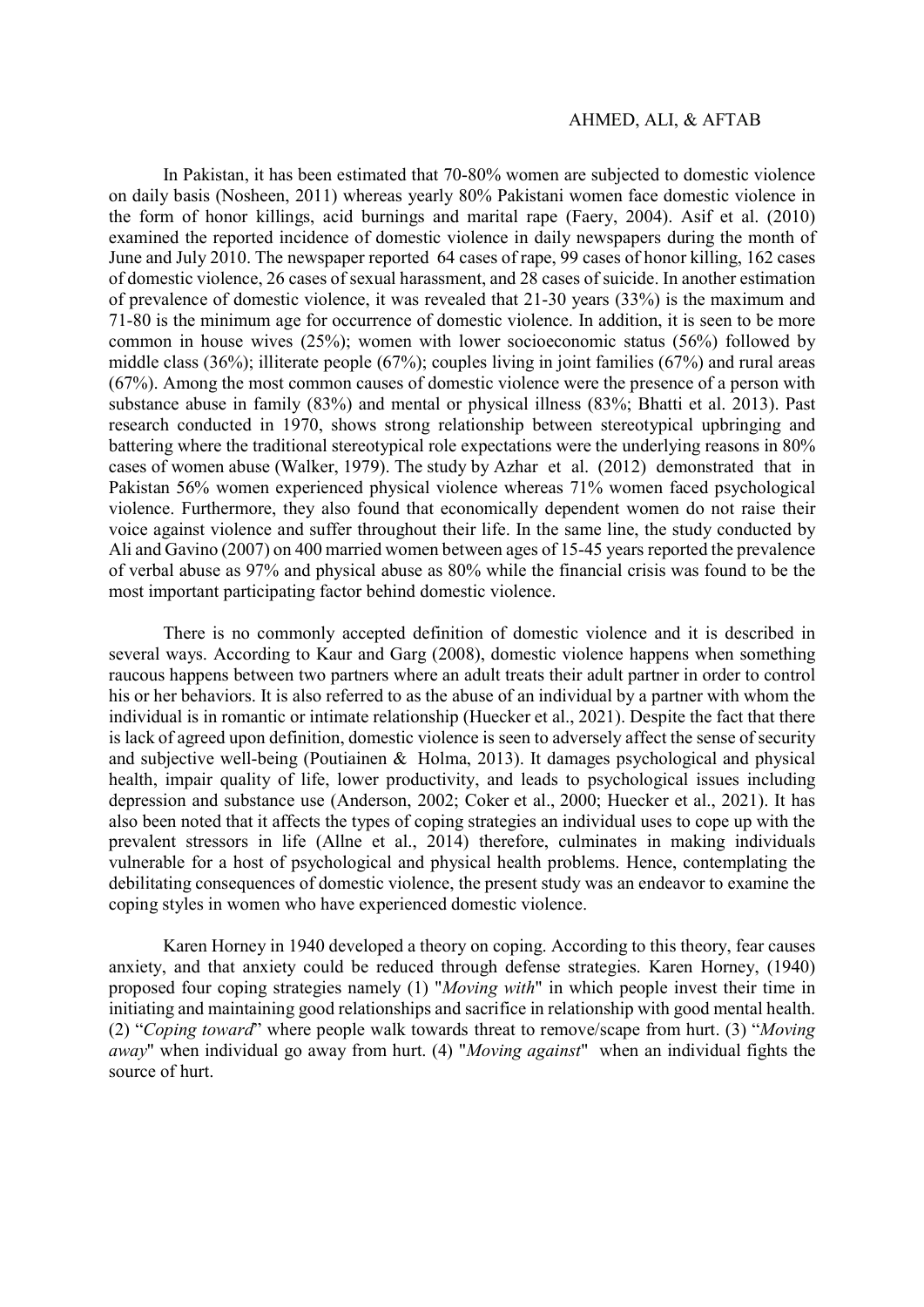Lazarus and Folkman's (1984) proposed one of the remarkable transactional theory of stress and coping. They defined coping as an individual's cognitive or behavioral efforts to handle the internal or external stressors that are assessed as challenging or beyond the capacity of the person. Coping is categorized into two parts such as: (1) primary control coping operates over objects, events, and conditions while 2) secondary control coping is an individuals' attempts to adjust in situation (Lazarus & Folkman 1984; Rothbaum, et al., 1982). Lazarus and Folkman's (1984) divided coping strategies into two broad categories:

- a) Problem-Focused Coping: This is defined to encompass the strategies which are directed at resolving the problem or its source and providing control over the situation such as direct actions or problem solving.
- b) Emotion-Focused Coping: This is defined to encompass the strategies which are directed to manage emotional reaction to the situation such as use of emotional venting, distraction, crying or seeking emotional support from family.

Evidences indicate that violence negatively affect women and causes them to use emotion focused coping strategies. For instance, a strong relationship between emotion focused coping and domestic violence is evident in both old and recent studies (Dutton et al., 1994; Clements & Sawhney 2000; Shechory, 2012; Taft et al., 2007). The women with intimate partner violence are found to use emotion focused coping and eventually develop different psychological disorders (Arias & Pape, 1999; Kocot & Goodman, 2003; Simmons et al., 2015). Longitudinal studies on battered women have shown the use of emotion focused coping and eventually its link with development of different psychological problems; posttraumatic stress disorder, anxiety and depression (Taft et al., 2007). Other Emotion focused coping is harmful because it is related to social withdrawal and self-criticism, and shame and these components are primary base for the development of mental disorders. Moreover, passive coping styles are strongly linked with low self-esteem and studies indicate strong relationship between spiritual connection, coping styles and high self-esteems. (Karim, 2013; Rorger & Christine, 1983; Usta et al., 2008; Waldrop & Resick, 2004).

Nonetheless, problem focused coping may modify or change individual's reaction to the stress and is found to be associated with positive outcomes (Aldwin & Stokols, 1988; Pincus & Friedman, 2004; Shechory, 2013; Tekin, 2011). However, the use of problem focused coping is not an assurance for good psychological health but researches indicate that emotional focused coping is associated with abusive experience (Parker & Lee, 2007). In particular, the researches emphasize over the importance of social support because it provides courage, confidence and leads an individual towards stress relieve while studies indicate that victim with social support could use problem-focused coping strategies with better emotional control (Kocot & Goodman, 2003; Mitchell & Hodson, 1983; Parker & Lee, 2007).

# Rational and Significance of the Study

A review of Western literature pertaining to domestic violence reveal the greater use of emotion focused coping strategies which in turn is evident to have debilitating repercussion for their psychological and physical health and overall well-being as well. The victims' tendency to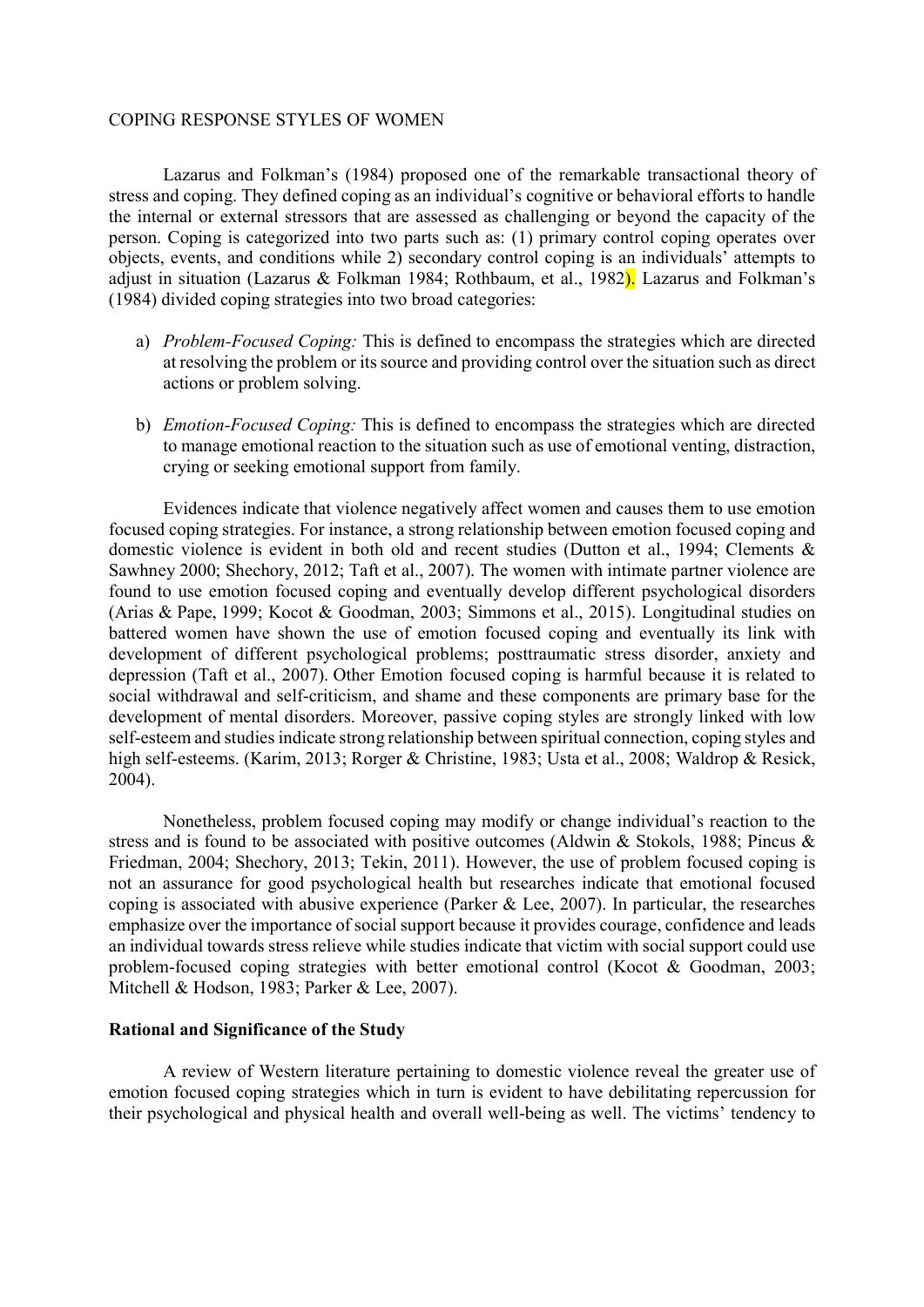handle problems based on their coping style may shape their personality and positively or negatively affects their well-being and their sense of control over the problem. Problem focused coping strategies lead to positive reframing of the situation hence positively affect or increase the well-being. The emotion focused coping encompass self-distractive and avoidant coping hence they can lead to hopelessness and dysphoria (Clements & Sawhney, 2000; Folkman & Lazarus, 1985; Holahan & Moos, 1987). Emotional focused coping strategies does not provide the permanent solution of problems rather it just fix stress for some time through emotional discharge, while problem focused coping suggests long term solution (Bernardes et al., 2009; Mitchell & Hodson, 1983). It has also been evident that women with domestic violence are not only the victim of violence but their children also suffer from the same through witnessing it; hence are susceptible to develop psychological problems. Ahmed (2015) and Ghasemi (2009) found that the psychological well-being of children who witness domestic violence gets affected negatively also; some of them develop hospitality and mostly become the victim of somatic symptoms. Researches on coping strategies of women with domestic violence in Pakistani cultural context are in real dearth. Previous and current data of studies conducted in Pakistan indicates that anxiety and depression in women with domestic violence are repeatedly examined; however, there is a need to explore the types of coping styles in women suffering from domestic violence. It is imperative to know about the protective mechanism to mitigate the negative consequences of domestic violence and to make women suffer less. Hence, in this regard this research's obtained findings will help to understand the particular coping styles used by women with domestic violence. This research will help researchers and mental health organizations of Government of Pakistan to make better strategies for the health and protection of Pakistani women (Craparo et al., 2014; Karim, 2013).

In a nutshell, the above stated literature provide sufficient evidence regarding the link between domestic violence and use of emotion focused coping. However, these studies are conducted in Western Culture. An amount of research work is done in Pakistan on women's mental health related to spousal violence. However, not much work has been done on association between domestic violence and coping styles of women. Therefore, on the basis of identified gap in existing literature, the following hypotheses were formulated:

- 1. Emotion focused coping scores will be higher in women with domestic violence as compared to women without domestic violence.
- 2. Problem focused coping scores will be lower in women with domestic violence as compared to women without domestic violence.

### Method

# Research Design

For the current research, non-experimental research design (differential research) was employed.

# **Participants**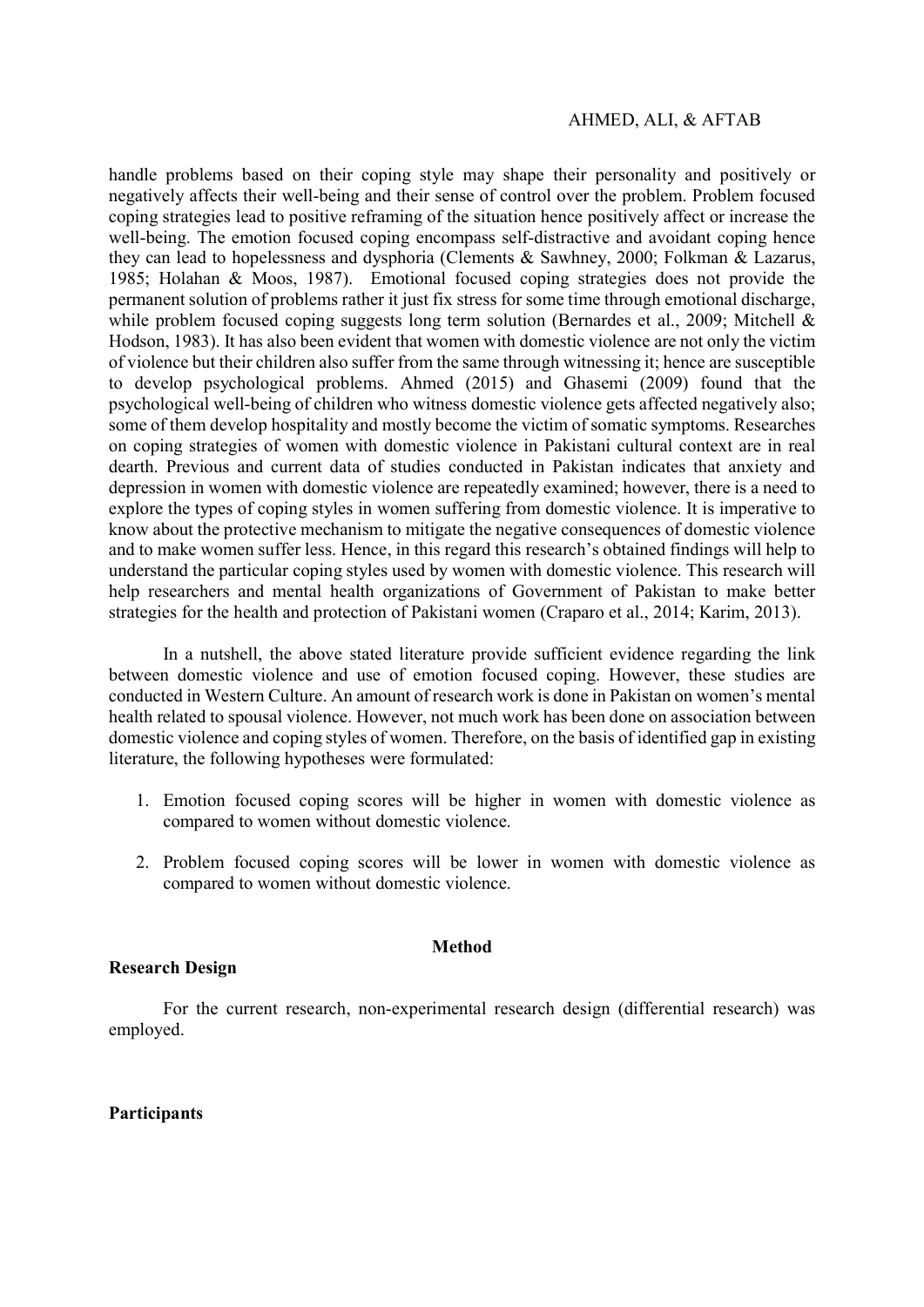For this study, the sample comprised of 150 women divided into two groups: women with domestic violence ( $n = 75$ ) and women without domestic violence ( $n = 75$ ). The women with domestic violence were recruited using purposive sampling technique from different women rights organizations whereas the women without domestic violence were recruited from general population through snowball technique. The age of women in both groups was between 18 to 50 years and they belonged to different socioeconomic classes (lower to middle class). The mean age of the women with domestic violence was  $33.20 \ (\pm \ SD = 10.73)$  whereas of women without domestic violence was  $28.69 \ (\pm \text{SD} = 75)$ .

# Inclusion and Exclusion Criteria for Participants

In the current study the selection of sample was made based on following inclusion and exclusion criteria:

- The women with domestic violence were those who faced violence not more than three months before they were selected.
- The women without domestic violence were those who were not currently going through any violence for not more than past three months
- Moreover, domestic violence was examined through domestic violence scale by Hussain, (1998), with the cut of score of 35.

# **Measures**

In the current study the following measures were used

# Demographic Form

 This form obtained information about demographic variable of the study i.e. age, gender, birth order, marital status, years of marriage, educational level, income level, socioeconomic class, area of residence, ethic group, religion, number of children, and medical physical/problem.

# Domestic Violence Scale

 The Domestic Violence Scale (DVS) developed in Urdu Language by Hussain (1998) was used in the present study. The DVS consists of 35 items. This DVS is divided into five subscales such as: physical violence, emotional violence, social violence, economic violence, and sexual violence. Response category ranges from never (1) to always (4) with cut-off 35-140, with alpha coefficient which is .83. Each item of all scales of the test is negatively phrased. High scores as per cut off indicates presence of domestic violence while low score indicates absence of domestic violence (Hussain, 1998). The alpha coefficient of Domestic Violence Scale obtained in the present study is .944 indicating good internal consistency.

# Coping Styles Scale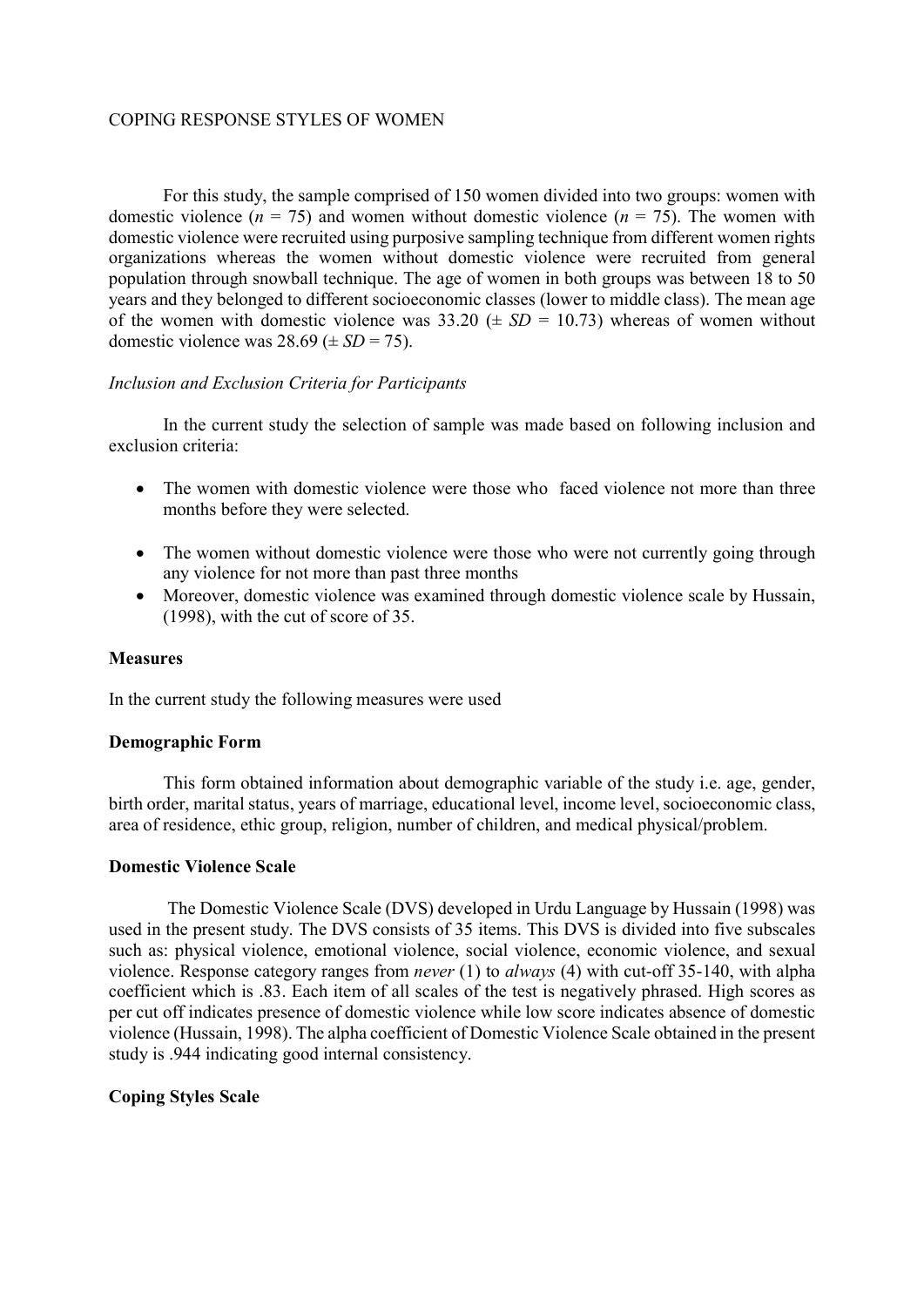Coping Style Scale (CSS) was developed by Zaman (2015) at the Institute of Clinical Psychology, University of Karachi, Pakistan. The administration age for CSS ranges from 18 to 50 years. It is a self-report inventory based on 22 items with response category from 5 as "always" to 1 as "not at all" response category. The test-retest reliability is .80 for Problem Focused Coping (PFC) and .75 for Emotion Focused Coping (EFC) while the internal consistency is reported to be excellent for PFC (i.e., .88) and EFC (i.e., .89). The alpha coefficient of CSS obtained in the present study is .76 indicating good internal consistency.

## Procedure

 In the beginning of the study the researcher selected suitable tests for the study and request for permission to use in research. The formal approval to conduct this study was obtained first from Departmental Research Committee of Institute of Clinical Psychology (ICP), University of Karachi and then Advanced Studies and Research Board, University of Karachi. For sample of women with domestic violence, the permission was taken from authorities of organizations that deal with the cases of violence against women. The sample of women without domestic violence was approached through acquaintances (snowball technique), the researcher visited their home. Further, the informed consent was taken by these participants and the matter of confidentiality and their right to withdraw from the study at any time was discussed with them. However, after developing the rapport demographic data sheet, Domestic Violence Scale (Hussain, 1998) and Coping Styles Scale (Zaman, 2015) administered individually. The participants in both groups were thanked for their time and cooperation. For the current study, strict ethical consideration were followed such as, informed consent was obtained and enough information to make an informed decision was provided such as women were assured about the confidentiality of results, their right to withdraw participation at any time during the study and the availability of debriefing session in case participants experience any distress due to research procedure or scale items.

#### Results

To evaluate the differences between women with and without domestic violence on the variable of coping strategies, an independent sample t-test was computed through Statistical Package for Social Sciences Version 26. The descriptive statistics was also computed.

#### Table 1

t-test showing the difference on Emotion Focused Coping in Women with and Without Domestic Violence

| Groups                          | $\boldsymbol{N}$ | M     | SD    | t(148)  | $\boldsymbol{p}$ | Cohen's d |
|---------------------------------|------------------|-------|-------|---------|------------------|-----------|
| Women with Domestic Violence    | 75               | 40.41 | 6.88  | $-2.46$ | $.02*$           | $-.40$    |
| Women without Domestic Violence | 75               | 44.47 | 12.53 |         |                  |           |

Table 1 shows the results of independent sample t-test indicating statistically significant differences between the scores of women with and without domestic violence on the variable of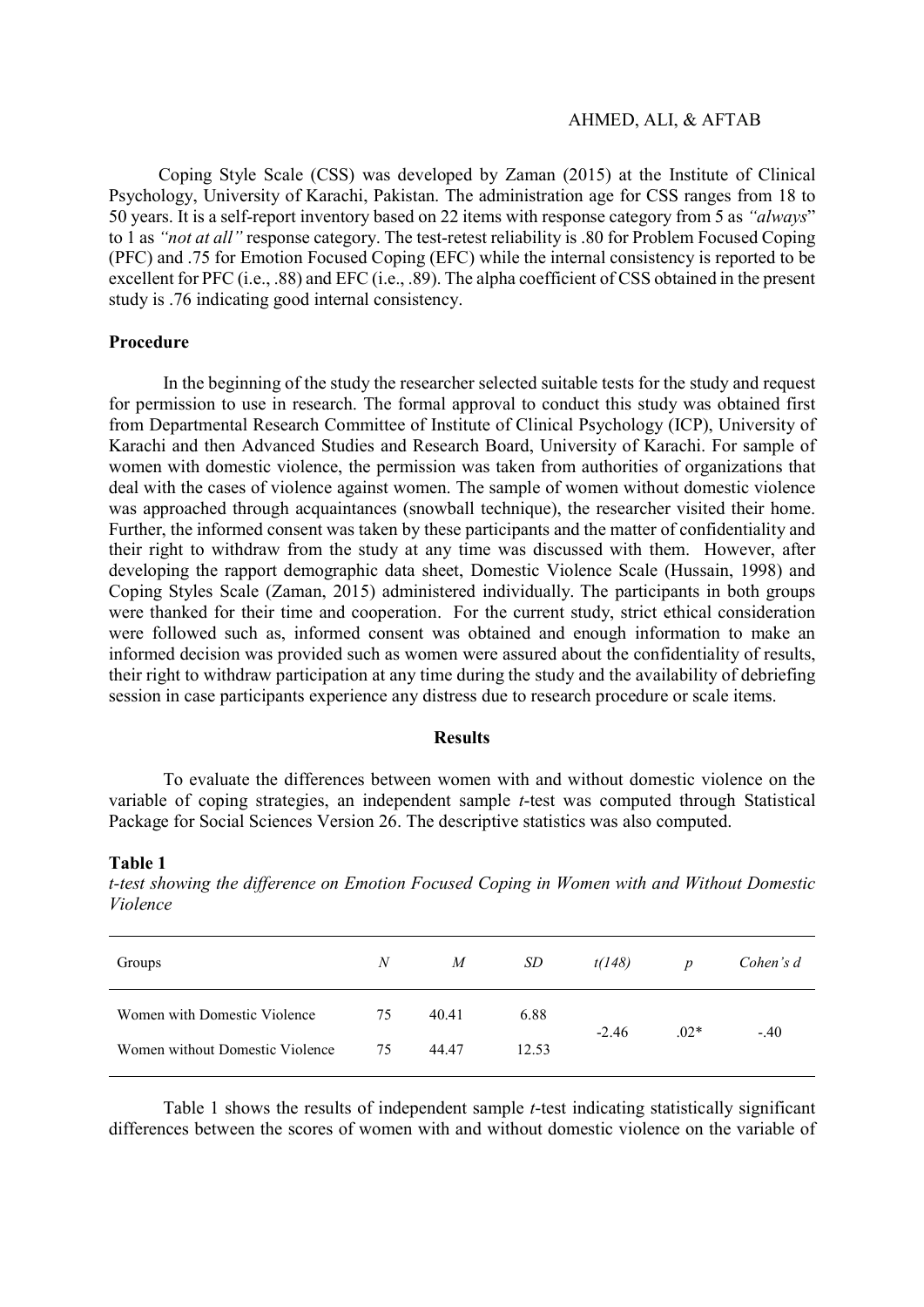emotion focused coping,  $(p<0.05)$  with a medium effect ( $d = -0.40$ ). These results imply that women with domestic violence scored significantly lower on the variable of Emotional Focused Coping than women without domestic violence.

## Table 2

t-test showing the difference on Problem Focused Coping in Women with and Without Domestic Violence

| Groups                          | $\boldsymbol{N}$ | M     | SD   | t(148)  | $\boldsymbol{p}$ | Cohen's d |
|---------------------------------|------------------|-------|------|---------|------------------|-----------|
| Women with Domestic Violence    | 75               | 23.40 | 5.26 | $-5.35$ | $.00*$           | $-.87$    |
| Women without Domestic Violence | 75               | 28.95 | 7.27 |         |                  |           |

Table 2 shows the results of independent sample t-test indicating statistically significant differences between the scores of women with and without domestic violence on the variable of problem focused coping,  $(p<.05)$  with large effect size  $(d = -.87)$ . These results imply that women with domestic violence scored significantly lower on the variable of Problem Focused Coping women without domestic violence.

### **Discussion**

 This study was conducted to determine emotion focused and problem-focused coping in women with and without domestic violence. The results pertaining to first hypothesis (Table 1) indicate significant differences in the use of emotion focused coping between women with and without domestic violence with medium effect size. The current study revealed some interesting trends pertaining to use of coping responses by women with and without domestic violence in Pakistani cultural context. The women with domestic violence are more likely to use both emotion focused and problem focused coping. Moreover, the results pertaining to second hypothesis (Table 2) indicate significant differences in the use of problem focused coping between women with and without domestic violence with large effect size. The women with domestic violence scored significantly lower on problem focused coping as compared to women without domestic violence. The obtained findings are consistent to the formulated hypothesis and findings from the studies which have demonstrated the less use of problem focused coping strategies in women with domestic violence.

These obtained findings are culturally supported as previously, Zakar et al. (2012) conducted a study, and they interviewed 21 abused women in Lahore and Sialkot (Pakistan). Findings revealed that all these women have been using problem focused and emotional focused coping strategies, while women in majority were using emotional focused coping. Human personality types also determine the use of coping strategies as Cameliaa and Ioanab (2015) conducted a research over 30 women without domestic violence and found significant difference in both groups in reference to their personality and coping strategies. Moreover, low self-esteem and hopelessness reinforce women with domestic violence to use emotional focused coping (Clements & Sawhney, 2000). Individual's typical personality characteristics such as perceived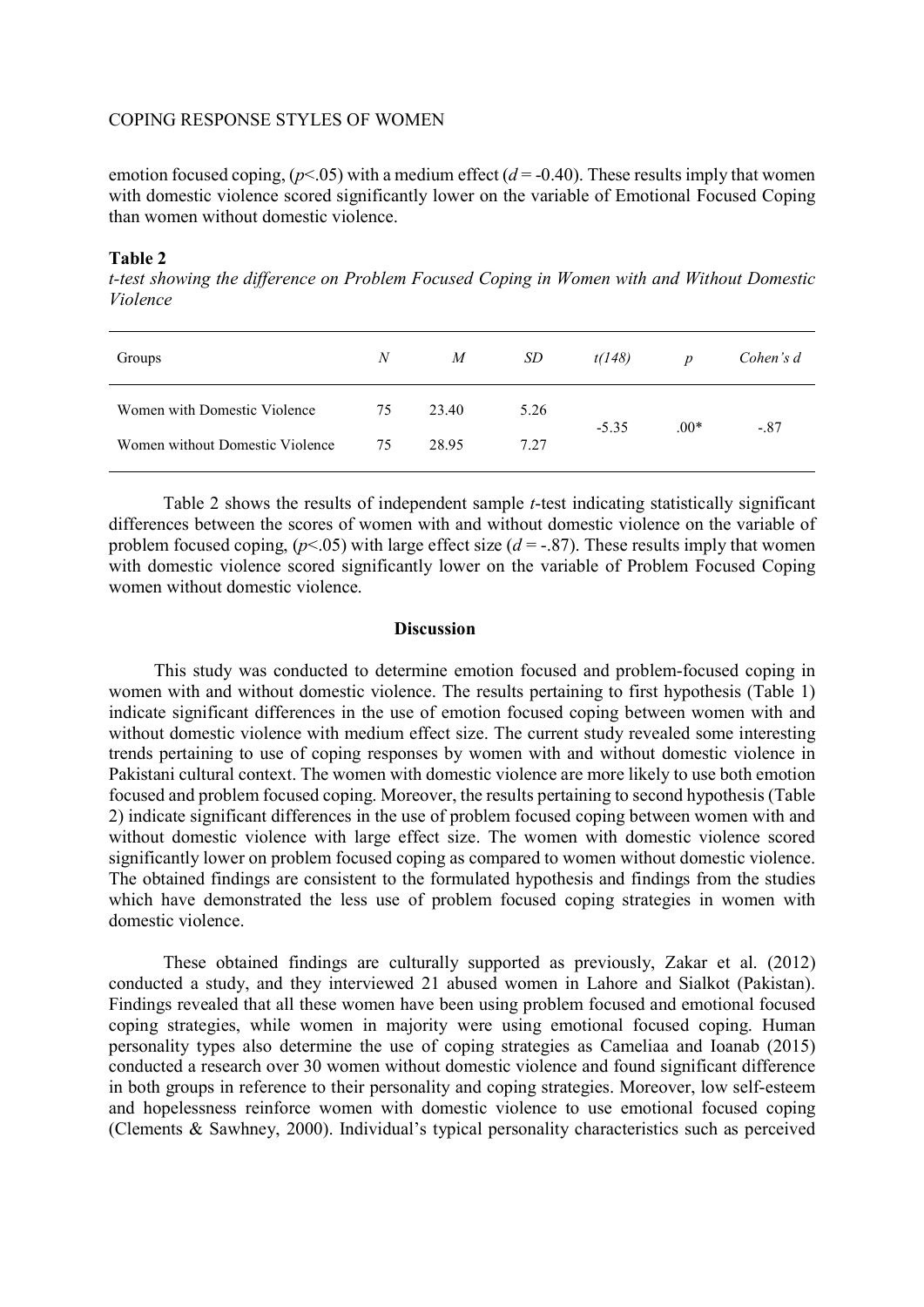negativity, perceived sense of inability to reach others, crying spells, and self-mutilation behaviors in order to discharge emotions are emotional focused coping. Further, previous data reveals strong link of engagement (problem focused) coping strategies and positive mental health, while poor relationship of mental health with emotional coping strategies (Bauman et al., 2008; Lokhmatkina et al., 2015; Rodriguez, 2012; Taft et al., 2007).

Theories on coping strategies is the better way to understand dealings of women with domestic violence. The traditional concept of man as a master or leader of women's life where women is bound to obey manis one of the causes of domestic violence. Sociocultural and psychosocial values affect the use of coping strategies against domestic violence. Coping is a natural process through which individual respond to stressors and problems. As far as coping strategies are concerned these strategies are those specific behaviors which individual use to face/solve problems. Emotional coping is less effective while problem focused coping is an effort to reduce actual threat of stressor (Hayati et al., 2012). Recently Khodabakhshi-Koolaee et al. (2018), studied coping strategies and domestic violence and found that women with DV use emotional focused coping than women without DV. Moreover, the findings of the current study are supported by Bahrami et al., (2016) and Sadeghi, (2010), they found that women with domestic violence use emotion focused coping.

In current study two coping strategies are used namely problem-focused and emotionfocused coping. The results of this study is supported by Bennice et al., (2003) they found that in domestic violence specially intimate partner violence cause poor mental health, further they studied that physically abused women illicit trauma related symptoms. Current study focuses that both emotion-focused and problem-focused copings are those two strategies which are based on advantages versus disadvantages, however, abused women use these to reduce stress.

Literature review reveals that problem and emotion focused copings improves mental health. The result of current study indicates that emotion-focused vs. problem-focused coping is actually is engagement versus disengagement coping and also helpful versus harmful strategies used by women with domestic violence. Problem-focused coping includes positive reappraisal and positive solution directional cognitive work this notion is strongly supported by previous researches on women with domestic violence (Arias & Pape, 1999).

Further previous researches emphasis on the role of social support in using coping strategies. Kemp et al. (1995) found social support an effective tool to improve mental health. Clements et al., (2004) found that emotional coping strategies highly vulnerable for mental health problems. Follingstad et al. (1988) found that women with domestic violence use emotional focused coping techniques.

### Limitations and Recommendation

Limitation of the current research is that women with domestic violence were selected only from those organizations who dealt with cases of violence hence those women who receives violence at their home are missed and did not participat. Hence, the findings of the study are representative of only those women who approach shelter homes. The future studies may employ data of the women who live in their houses.

## Conclusion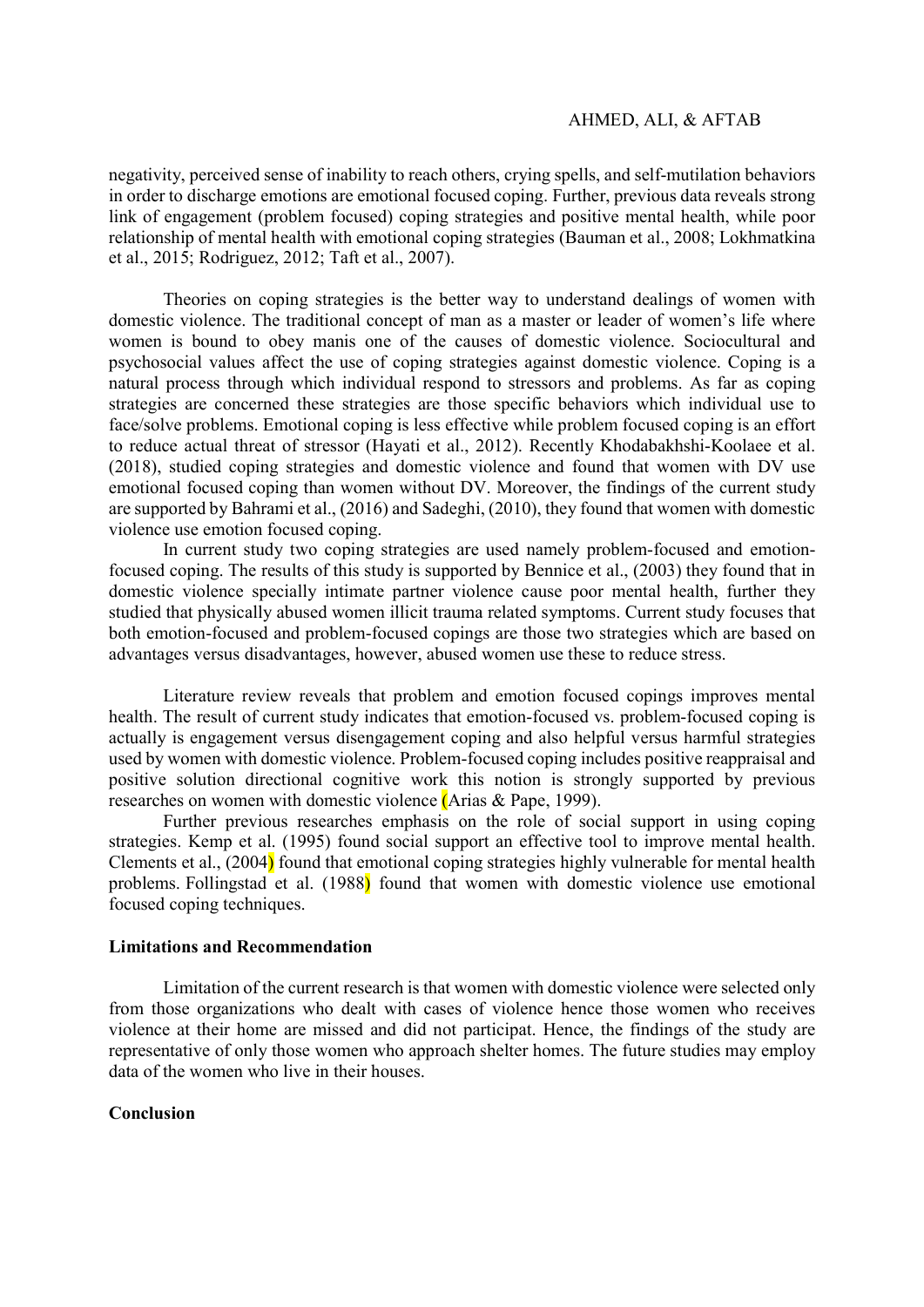Domestic violence is a global problem and violation of human rights which has incapacitating repercussions for victims' life ranging from poor mental health, instable relationships, impaired trust poor self-worth and psychological wellbeing. Above all, the domestic violence which arises from home, increases gradually, and reaches at the level of somewhat called criminal activity. The current study revealed some interesting trends pertaining to use of coping responses by women with and without domestic violence in Pakistani cultural context. The women with domestic violence are more likely to use both emotion focused and problem focused coping.

#### References

- Ahmed, D. A. (2014). Depression in women abused by their husband and psychological problems among their children. [Unpublished MPhil Dissertation] Institute of Clinical Psychology University of Karachi.
- Allne, L., John, D., & Aideen, A. (2014). Older women living and coping with domestic violence. Current Nursing Journal, 1(1),1-2. Retrieved from: http://www.int ermedcentral.hk/index.php?journal=Nursing&page=article&op=view&path%5B%5D=17 0&pat h%5 B5D=116
- Aldwin, C. M., & Stokols, D. (1988). The effects of environmental change on individuals and group: Some neglected issues in stress research. Journal of Entertainment Psychology, 8(1), 57-75.
- Ali, T. S., & Gavino, B. (2007). Prevalence of and reasons for domestic violence among women from low socioeconomic communities of Karachi. Eastern Mediterranean Health Journal, 13(6), 1417-26.
- Anderson, K, L. (2002). Perpetrator or victim relationships between intimate partner violence and well-being, Journal of Marriage & Family, 64(4), 851-863. doi: 10.1111/j.1741-3737.2002 .00851.x
- Arias, I., & Pape, K. T. (1999). Psychological abuse: Implications for adjustment and commitment to leave violent partners. Violence & Victims, 14(1), 55-67. https://www.researchgate.net/publication/12900916 Psychological abuse Implications for adjustment and commitment to leave partners
- Asif, F., Zafar, M. I., Maann, A. A., & Ahmed, M. (2010). Domestic voilence rural-urban current age and age at marriage differential impact on women physical health in Punjab, Pakistan. Pakistan Journal of Agriculture Science, 47(2), 178-182.
- Azhar, Z., Sohai, M. M., Yasin, G., & Mahmood, B. (2012). Exploring socio-economic factors behind domestic violence against women in Sargodha District. International Journal of Asian Social Science, 2(9), 1617-1626.
- Bahrami, M., Shokrollahi, P., Kohan, S., Momeni, G., & Rivaz, M. (2016). Reaction to and coping with domestic violence by Iranian women victims: A qualitative approach. *Global Journal* of Health Science, 8(7), 100-109. doi: 10.5539/gjhs.v8n7p100
- Bauman, E. M., Haaga, D. A. F., & Dutton, M. A., (2008). Coping with intimate partner violence: Battered women's use and perceived helpfulness of emotion-focused coping strategies. Journal of Aggression, Maltreatment & Trauma, 17 (1), 23-41. https://doi.org/10.1080/10926770802250942
- Bernardes, C., Ray, S., & Harkins, D. (2009). An exploratory study of resilience and coping strategies among Portuguese-speaking immigrant women survivors of domestic violence.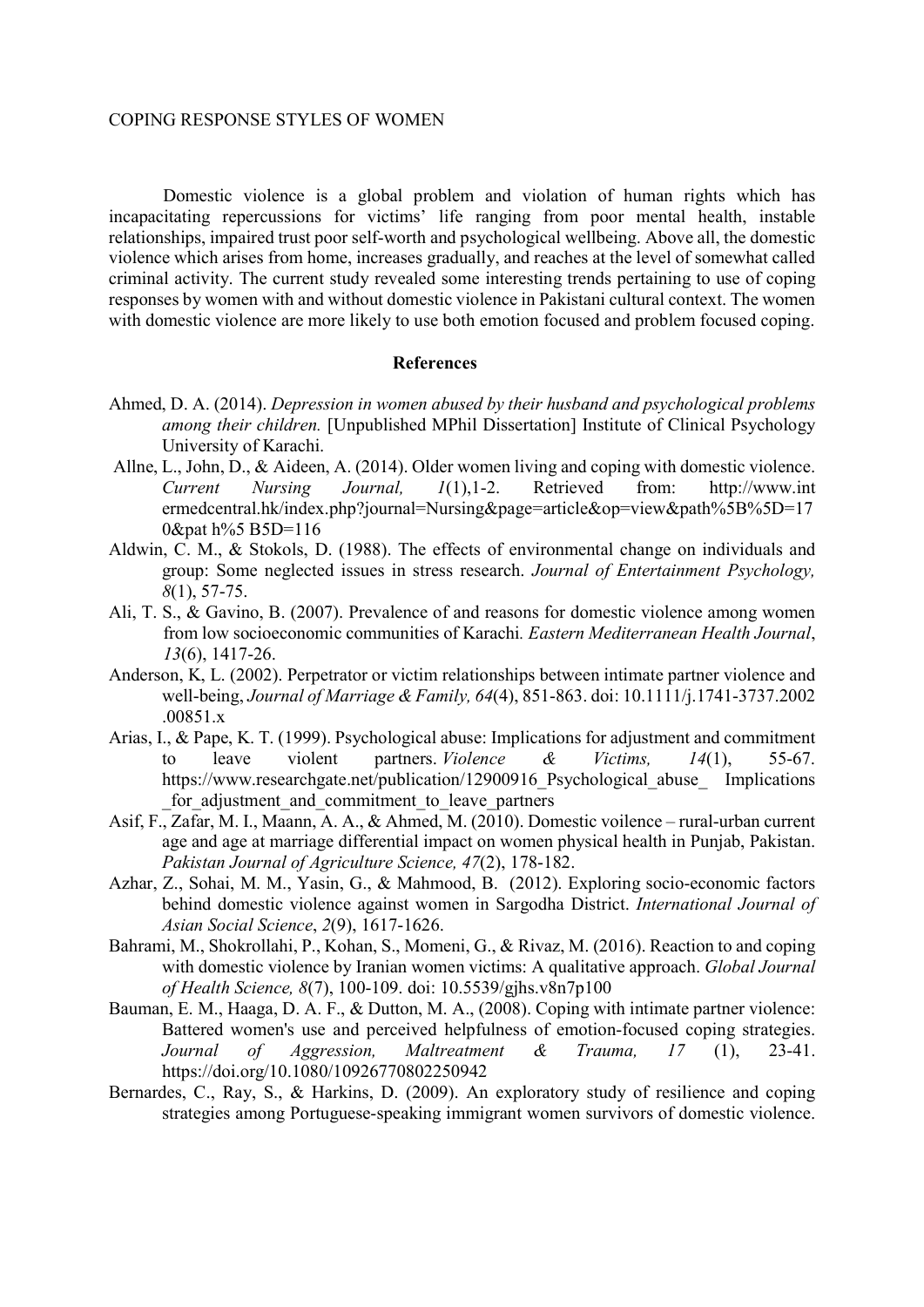American Journal of Psychological Research, 5(1), 81-96. https://www.mcneese.edu/f/ c/8642e89b/ AJPR%20 09-07%20Be rnardes.pdf

- Bennice, J. A., Resick, P. A., Mechanic, M., & Astin, M. (2003). The relative effects of intimate partner physical and sexual violence on post-traumatic stress disorder symptomatology. *Violence* & *Victims*, 18(1), 87-94. https://connect.springerpub.com/content/sgrvv/18/1/87.
- Bhatti, M, A., Din, S. Z. U., Hamid, A., & Hanif, F. (2013). Increasing trend of domestic violence with women in Pakistan. Retrieved from http://www.medforum.pk/index.php?option=com\_content&view=article&Id=777%3Ainc reasing-trend-of-domestic-violence-with-women-in-pakistan&Itemid=
- Cameliaa, D., & Ioanab, V. (2015). The involvement of coping mechanisms and personality structure in counseling women victims of domestic abuse. Science Direct, 203, 297-302. https://doi.org/10.1016/j.sb spro.201 5.08.298
- Clements, C. M., Sabourin, C. M., & Spiby, L. (2004). Dysphoria and hopelessness following battering: The role of perceived control, coping, and self-esteem. Journal of Family Violence, 19, 25-36. https://link.springer.com/content/ pdf/10.1023/B:J OFV.000 001158 0.63593.96.pdf
- Clements, C. M., & Sawhney, D. K. (2000). Coping with domestic violence: Control attributions, dysphoria, and hopelessness. Journal of Traumatic Stress, 13(2), 219-240. doi: 10.1023/A:1007702626960
- Coker, A., L., Smith, P. H. M. S. P. H., Bethea, L., King, M. R., & McKeown, R. E. (2000). Physical health consequences of physical and psychological intimate partner violence. PubMed US National Library of Medicine National Institute of Health, 9(5), 451- 457. https://www.ncbi.nlm.nih.gov/pubme d/108 10951
- Craparo, G., Gori, A., Petruccelli, I., Cannella, V., & Simonelli, C. (2014). Intimate partner violence: Relationships between alexithymia, depression, attachment styles, and coping strategies of battered women. The Journal of Sexual Medicine, 11(6), 1353-1602. doi: 10.1111/jsm.12505
- Dutton, M. A., Burghardt, K. J., Perrin, S. G., Chrestman, K. R., & Halle, P. M. (1994). Battered women's cognitive schemata. Journal of Traumatic Stress, 7(2), 237-255. doi: 10.1007/BF02102946
- Faery, R. B. (2004). Violence in Pakistan. 120-121. http://www.hamariweb.com/articles /article.aspxid=6003
- Follingstad, D. R., Neckerman, A. P., & Vormbrock, J. (1988). Reactions to victimization and coping strategies of battered women: The ties that bind. Clinical Psychology Review, 8, 373-390. http://dx.doi .org/10.1016/0272-7358(88)90065-7
- Folkman, S., & Lazarus, R. (1985). If it changes it must be a process: Study of emotion and coping during three stages of a college examination. Journal of Personality  $\&$  Social Psychology, 48(1), 150-70. doi: 10.1037//0022-351 4.4 8.1.150
- Ghasemi, M. (2009). Impact of domestic violence on the psychological wellbeing of children in Iran. Journal of Family Studies 15, (3), 284-295. doi: 10.5172/jfs.15.3.284
- Hayati, N. E., Eriksson, M., Hakimi, M., Högberg, U., & Emmelin, E. (2013). Women's lived experiences of coping with domestic violence in rural Indonesia. Global Health Action, 1(6), doi: 10.34 02/gha.v6i0.18894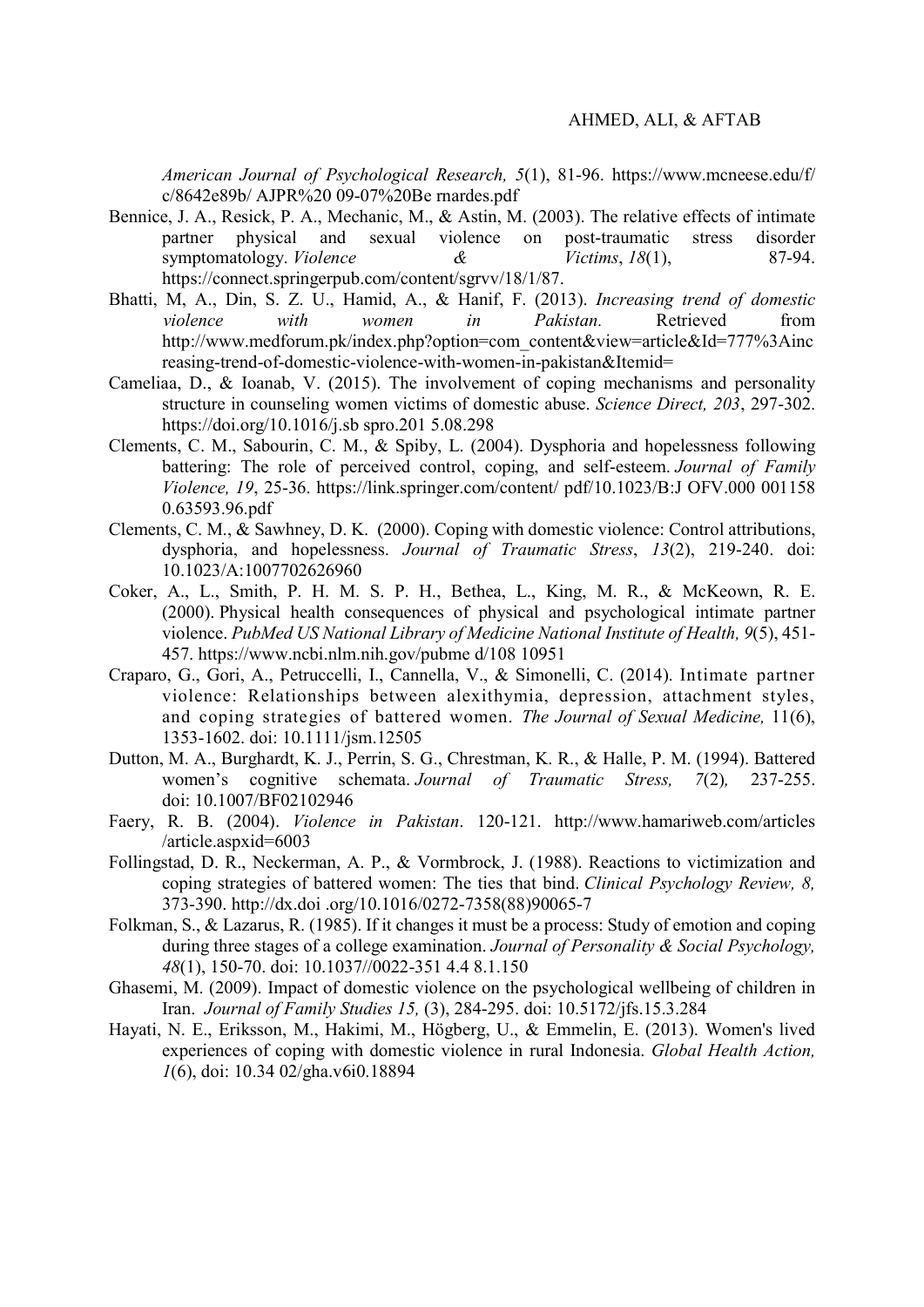- Huecker, M. R., King, K. C., Jordan, G. A., & Smock, W. (2021). Domestic Violence. In StatPearls [Internet] Treasure Island (FL): StatPearls Publishing. Retrieved from: https://www.ncbi.nlm.nih.gov/books/NBK499891/
- Holahan, C. J., & Moos, R. H. (1987). Risk, resilience, and psychological distress: A longitudinal analysis with adults and children. Journal of Abnormal Psychology, 96(1), 3-13. doi:10.1037//0021-843x.96.1.3
- Hussain, S. (1998). Domestic violence: Myths and reality [Unpublished MPhil Dissertation], National Institute of Psychology, Quiad-i-Azam University, Islamabad, Pakistan.
- Karim, H, N. (2013). Coping style and self-esteem of Kurdish women encountered domestic abuse. [Unpublished Master's Thesis] Koya University. Retrieved from: http://thesis.koyauniversity.org/fsch/maste r/124 58795487
- Kaur, R., & Garg, S. (2008). Addressing domestic violence against women: An unfinished agenda. Indian Journal of Community Medicine, 33(2), 37-46. dio: 10.4103/0 9 70-0218.40871
- Kemp, A., Green, B. L., Hovanitz, C., & Rawlings, E. I. (1995). Incidence and correlates of posttraumatic stress disorder in battered women. Journal of Interpersonal Violence, 10, 43-55. http://dx.doi.org/1 0.1177/08862609 5010001003
- Khodabakhshi-Koolaee, A., Bagherian, M., & Rahmatizadeh, M. (2018). Stress and coping strategies in women with and without intimate-partner violence experiences. Journal of Client-Center Nursing Care, 4(1), 29-36. doi: 10.32598/jccnc.4.1.29
- Kocot, H., & Goodman, I. A. (2003). The roles of coping and social support in battered women's mental health. Violence against Women, 9(3), 323-346. doi: 10.1177/1077801 202250075
- Lazarus, R. S., & Folkman, S. (1984). Stress, appraisal, & coping. New York: Springer.
- Lokhmatkina, N., V., Davies, R., A., Costelloe, C., Kuznetsova, O., Y., Nikolskaya, I., M., & Feder, G., S. (2015). Intimate partner violence and ways of coping with stress: Crosssectional survey of female patients in Russian general practice. Journal of Family Practice, 32(2), 141-146. https://doi.org/10.1093/fampra/cmu086
- Mahapatra, N. (2008). South Asian women and domestic violence: Incidence and formal and informal help seeking. [Unpublished PhD Dissertation] Department of Social Work, University of Texas.
- Mitchell, R., E., & Hodson, C., A. (1983). Coping with domestic violence: Social support and psychological health among battered women. American Journal of Community Psychology, 11(6), 629-54. doi:10.1007/BF00 89 6600
- Nosheen, H. (2011) Violence against women. The Dialogue, 6(3), 290-299.
- Parker, G., & Lee, C. (2007). Relationships among abuse characteristics, coping strategies, and abused women's psychological health: A path model. Journal of Interpersonal Violence, 22(9), 1184-98. doi: 10.1177/0886260507303732
- Pincus, D. B., & Friedman, A. G. (2004). Improving children coping with everyday stress: Transporting treatment interventions to the school setting. Clinical Child  $\&$  Family Psychology Review, 7(4), 233-240.
- Poutiainen, M., & Holma, J. (2013). Subjectively evaluated effects of domestic violence on wellbeing in clinical populations. Hindawi Journal, International Scholarly Research Notice, Article ID 347235, 1-8. http://dx.doi.org/10.115 5/201 3 / 347235
- Rodriguez, T. J. (2012). Psychological well-being and coping mechanisms of battered women. Asian Scientific Journals, 1(1). doi: 10.7828/ajoh.v1i 1.158